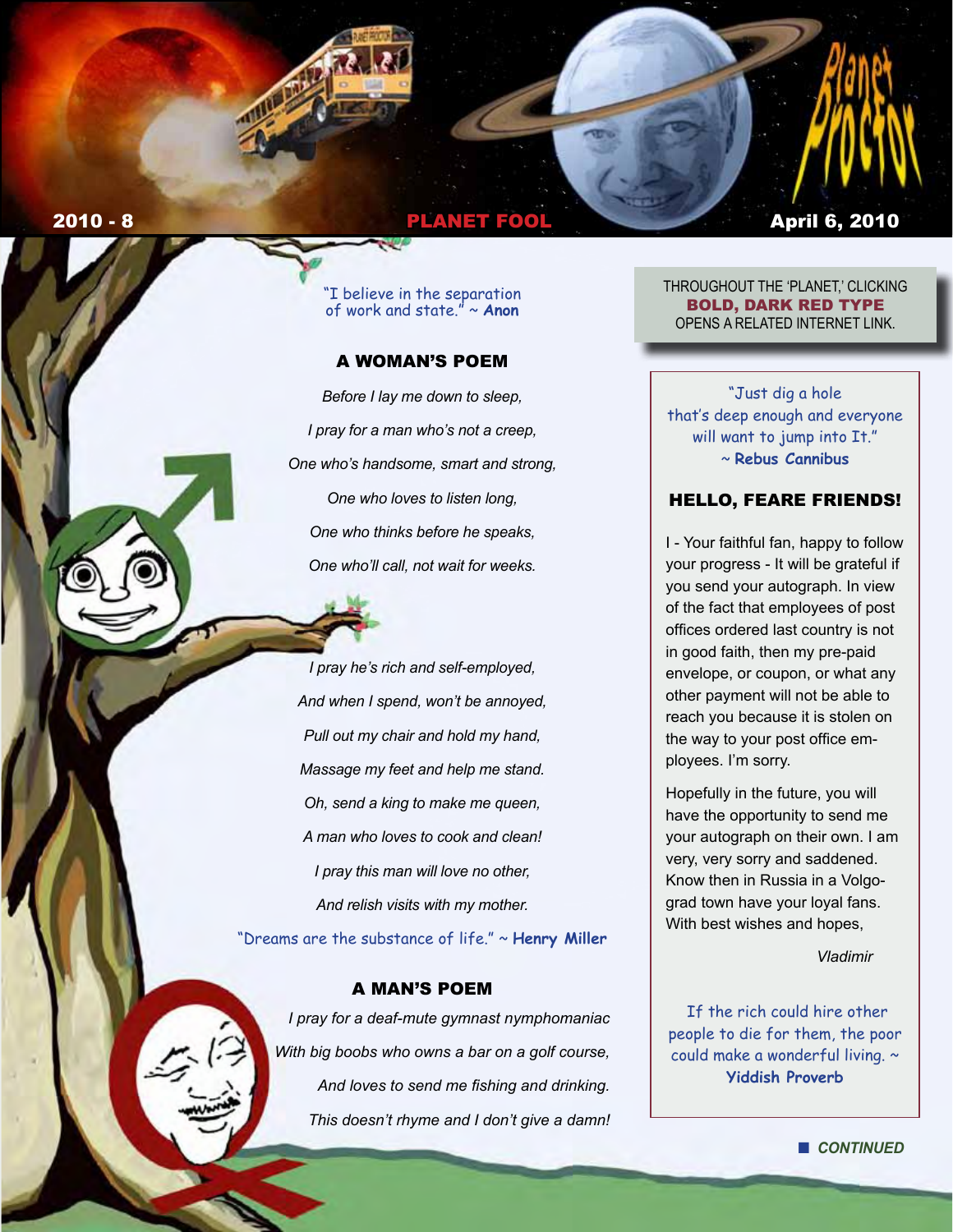# THE PSYCHIC PREDICTS

… That we'll be closing on April 18th, after excellent reviews and consistently delighted audiences of all ages, so come see us if you can. Our wonderful lead, **Jeffrey Cannata**, also told me a joke -- NOT written by our impish playwright, **Sam Bobrick**.

A down-and-out ventriloquist was advised by a friend to make a living by becoming a psychic, so he designed a business plan not unlike our protagonist, Adam Webster.

His first customer said, "I see you have three readings available at \$25, \$50, and \$100. What's the difference?"

"Well, " explained the former vent, "For \$25 I will tell you what you need to know in the voice of your deceased loved one. For \$50, you can ask me specific questions and your beloved will answer them from the other side in their own voice."

"And for \$100?" asked the impressed client.

"For \$100, sir, I will answer those questions while drinking a glass of water."

#### **[ See 'Psychic' poster, next page; [READ RELEASE](http://www.facebook.com/l/5953a;www.falcontheater.com/The-Psychic-Press-Release.pdf) ]**

"Planning is bringing the future into the present so that you can do something about it now." ~ **Alan Lakein** 

## NO SCAM

"I received a report from the FBI here in Nigeria concerning your dealings with an imposter who contacted you with the scam letter of winning but please if you are not the right person do not further respond to me.

"I am very sorry for any inconvenience that these might have cost you and I want to use these medium to assure you that a sum of {\$8 million USD} will be release to you by the Nigeria Government as long with any fund that might have been lost to those hoodlums. Contact me via **[email](mailto:ogbona_onovo@live.com)**." (What are you waiting for?)

 "Just as others are pleased by a good horse or dog or bird, I myself am pleased to an even higher degree by good friends." ~ **Socrates**

## TURN UP YOUR HEARING AIDS

Contrary to what you may have seen, the following combos DO NOT go together:

- 1. A nose ring and bifocals
- 2. Spiked hair and bald spots
- 3. A pierced tongue and dentures
- 4. Miniskirts and support hose
- 5. Ankle bracelets and corn pads
- 6. Speedos and cellulite
- 7. A belly button ring and a gall bladder surgery scar
- 8. Unbuttoned disco shirts and a heart monitor
- 9. Midriff shirts and a midriff bulge
- 10. Bikinis and liver spots
- 11. Miniskirts and varicose veins

"Only those who attempt the absurd will achieve the impossible. I think it's in my basement ... let me go upstairs and check."~ **M.C. Escher**

#### PARADIGM LOST

"The legitimate object of Government is to do for a community of people whatever they need to have done but cannot do at all, or cannot so well do, for themselves in their separate and individual capacities. But in all that people can individually do as well for themselves, Government ought NOT to interfere."

"In all those things which deal with people, be liberal, be human. In all those things which deal with people's money, or their economy, or their form of government, be conservative."

"The purpose of the…Party is to establish and maintain a peaceful world and build at home a dynamic prosperity in which every citizen fairly shares. We shall ever build anew, that our children and their children, without distinction because of race, creed or color, may know the blessings of our free land."

"We believe that basic to governmental integrity are unimpeachable ethical standards and irreproachable personal conduct by all people in government. We shall continue our insistence on honesty as an indispensable requirement of public service. We shall continue to root out corruption whenever and wherever it appears."

"We are proud of and shall continue our far-reaching and sound advances in matters of basic human needs—expansion of social security—broadened coverage in unemployment insurance —improved housing—and better health protection for all our people. We are determined that our government remain warmly responsive to the urgent social and economic problems of our people."

#### (*Excerpts from the [Republican Party Platform](http://www.presidency.ucsb.edu/ws/index.php?pid=25838) of 1956*)

"That government is best which governs not at all; and when men are prepared for it, that will be the kind of government which they will have." ~ **Thoreau**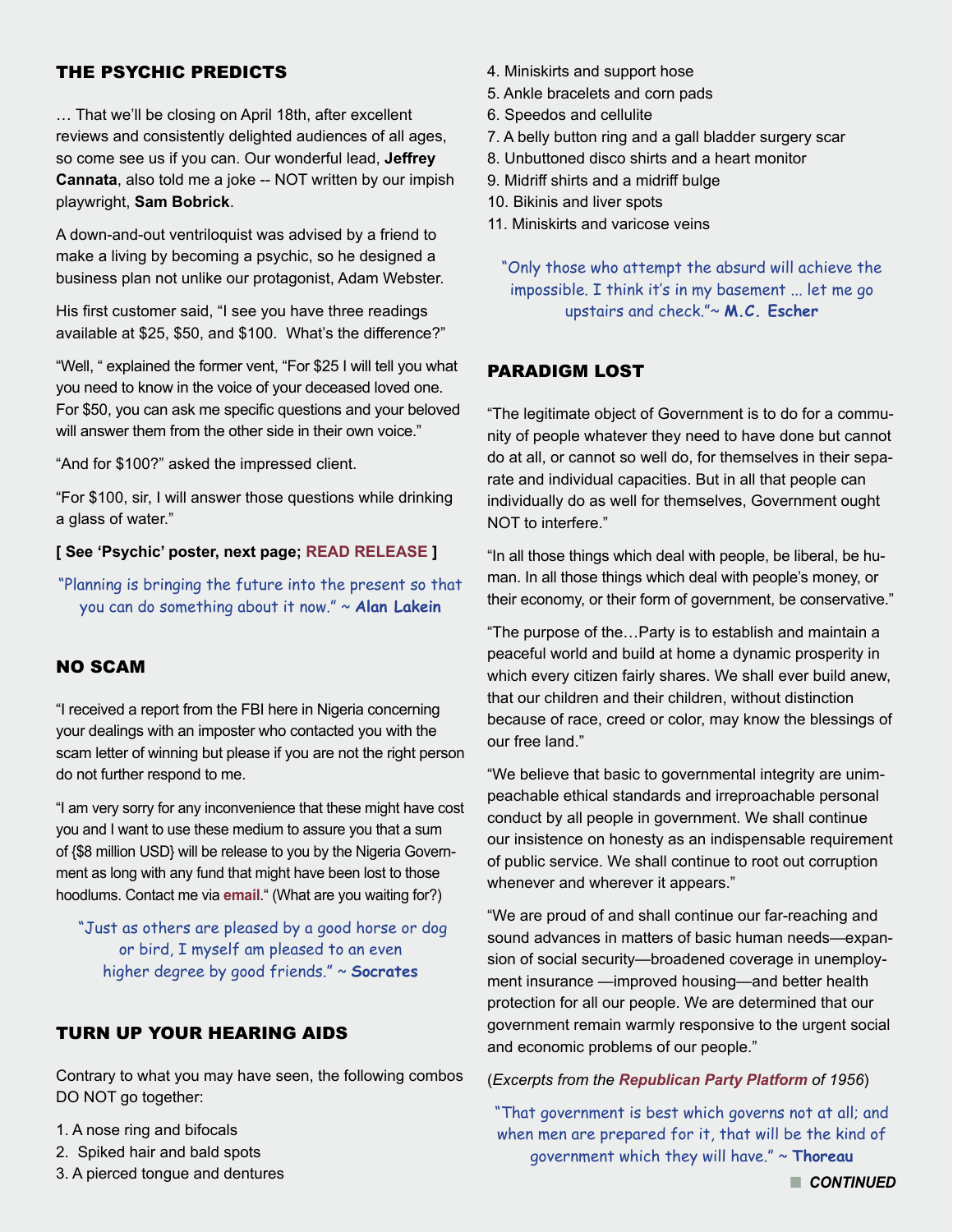Falcon Theatre presents<br>the WORLD PREMIERE COMEDY C OF SORTS Sam Bobrick<sup>OF</sup> SOR 'Adam Webster' (Jeffrey Cannata) and 'Detective Norris Coslow<br>(Phil Proctor) in "The Psychic" at the Falcon Theatre. "The play's clever, Pirandello-esque twists make for a pleasant divertissement...director Susan Morgenstern deliberately toys with the audience's preconceptions in a cheeky and well-paced staging...the crispy comic Green shines as a slinky femme fatale...performances bode well for this satisfyingly unpredictable 'Psychic'." -LA Times "(Horvitz's) turn as the mafioso 'Johnny Bubbles' is a pistol whip to the funny bone... an energetic cast keeps the zings flying fast." -LA Weekly "Cannata is a likeable protagonist, enlisting 'Laura Benson' (Dana Green) and 'Johnny Bubbles' Louis persons (Dania Oreen) and Junitify Bubble<br>(Richard Horvitz) in "The Psychic" at the Falcon our empathy for this befuddled average Joe...his deadpan retorts hit the target." -Backstage Theatre. "A delightful murder mystery adventure...many humorous, suspenseful, unexpected twists and turns, very characteristic of the talented playwright Sam Bobrick...Bobrick shows his innate ability with this play's sharp wit and impeccable comedic timing...LA audiences...will savor the suspense and surprise that "The Psychic" delivers." - Tolucan Times

> Roy Benson' (Cyrus Alexander)<br>and 'Adam Webster' (Jeffrey Cannata) in "The Psychic" at the Falcon Theatre.

'Rita Malone' (Bridget Flanery) and 'Adam Webster' (Jeffrey<br>Cannata) in "The Psychic" at the Falcon Theatre.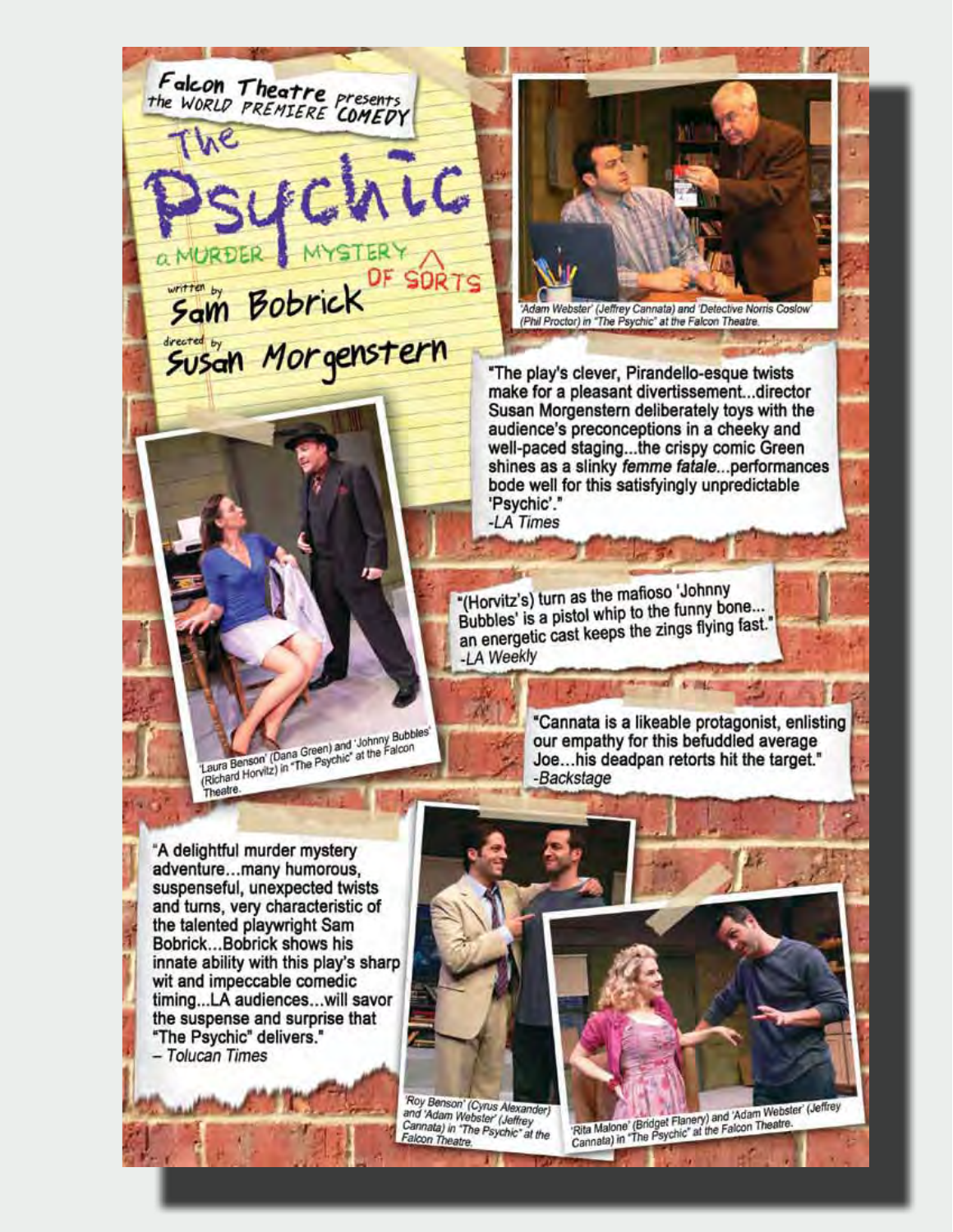## THE 'ISTORY OF EASTER

To start, Easter is celebrated on the first Sunday following the first full moon after the equinox – (this year, that was March 20th) and the early Zoroastrians used eggs to symbolize springtime and the new life it engenders and thus Easter was appropriated from earlier pagan cultures and became a metaphor for Jesus' rebirth.

In fact, the term Easter itself is probably derived from the name Eostre – the name of a pagan Saxon goddess worshipped on a feast day on the vernal equinox. And that gets us to the Easter bunny, since Eostre's avatar was a rabbit.

Pre-Christian cultures in Germany had a similar rabbit goddess and in the early 18th century German immigrants introduced us to the both the egg and the bunny.

Danke Alles!

"Sometimes when I get up in the morning, I feel very peculiar. I feel like I've just got to bite a cat! I feel like if I don't bite a cat before sundown, I'll go crazy! But then I just take a deep breath and forget about it.

That's what is known as real maturity." ~ **Snoopy**

## FIRESIGN RULES!

**Leonard Pierce I** writes at the **[A.V. Club site](http://www.avclub.com/articles/favorite-comedy-albums,38821/)** that he owns his share of stand-up comedy albums, "But stand-up is essentially a live medium, and without the element of surprise, of the wild reaction comics can get when they do something truly unexpected for the crowd, it doesn't usually work for me.

"But I have a favorite comedy album, and it gets played as much as the very best music in my collection, for much the same reasons. The Firesign Theatre's entire output from 1968 to 1971 is worth having, but there is no better piece of recorded comedy in all the world than *Don't Crush That Dwarf, Hand Me The Pliers*… Technically daring, incredibly intricate and layered with meaning, brilliantly conceived and perfectly executed, and after approximately a million listens, still funny



"The Firesigns are unique because they created a form of audio comedy—not standup, not theater, not exactly sketch comedy, not improv, but a kind of humor specifically designed for listening at album-length—that no one did before, and no one has done it since. They were just that funny—and *Don't Crush That Dwarf* is just that good, a comedy record that unequivocally deserves to be called a masterpiece."

We'll be touring again in June.

"The wireless music box has no imaginable commercial value. Who would pay for a message sent to nobody in particular?" ~ 1920 Memo to radio developer **David Sarnoff**

# LEONARD, WE HARDLY KNEW YE

A recent Op Ed piece in the *LA Times* by Boris Dittrich focused on a certain Leonard Matlovich, who earned a Purple Heart and a Bronze Star in Vietnam but was later discharged for being gay. He's now buried in Washington's Congressional Cemetery where his gravestone reads:

"When I was in the military they gave me a medal for killing two men and a discharge for loving one."

"What's the big fuss about same sex marriage? My wife and I have been having the same sex for 25 years." ~ **Chris Erskine** 

# NUN OF THE ABOVE

Three Nuns are involved in a fatal car accident, and they arrive together at the pearly gates of Heaven. St. Peter greets them, and informs them that they each have to answer one question before he will allow them to enter, so St. Peter asks the first nun, "Who built an ark to keep the animals safe during The Great Flood?"

She replies, "Noah!" Bells ring and the gates of Heaven open.

St. Peter asks the second nun, "Who tempted Adam and Eve to eat the forbidden fruit in The Garden of Eden?"

She replies, "That blasted serpent!" Bells ring again, and the gates of Heaven open.

St. Peter asks the third nun, "What were Eve's first words to Adam?" She thinks for a few minutes, and finally says, "Boy, that's a hard one!"

Bells begin to ring and the gates of Heaven open.

"The point in all cases is that the deities must be made to laugh." ~ **Ree Morton**